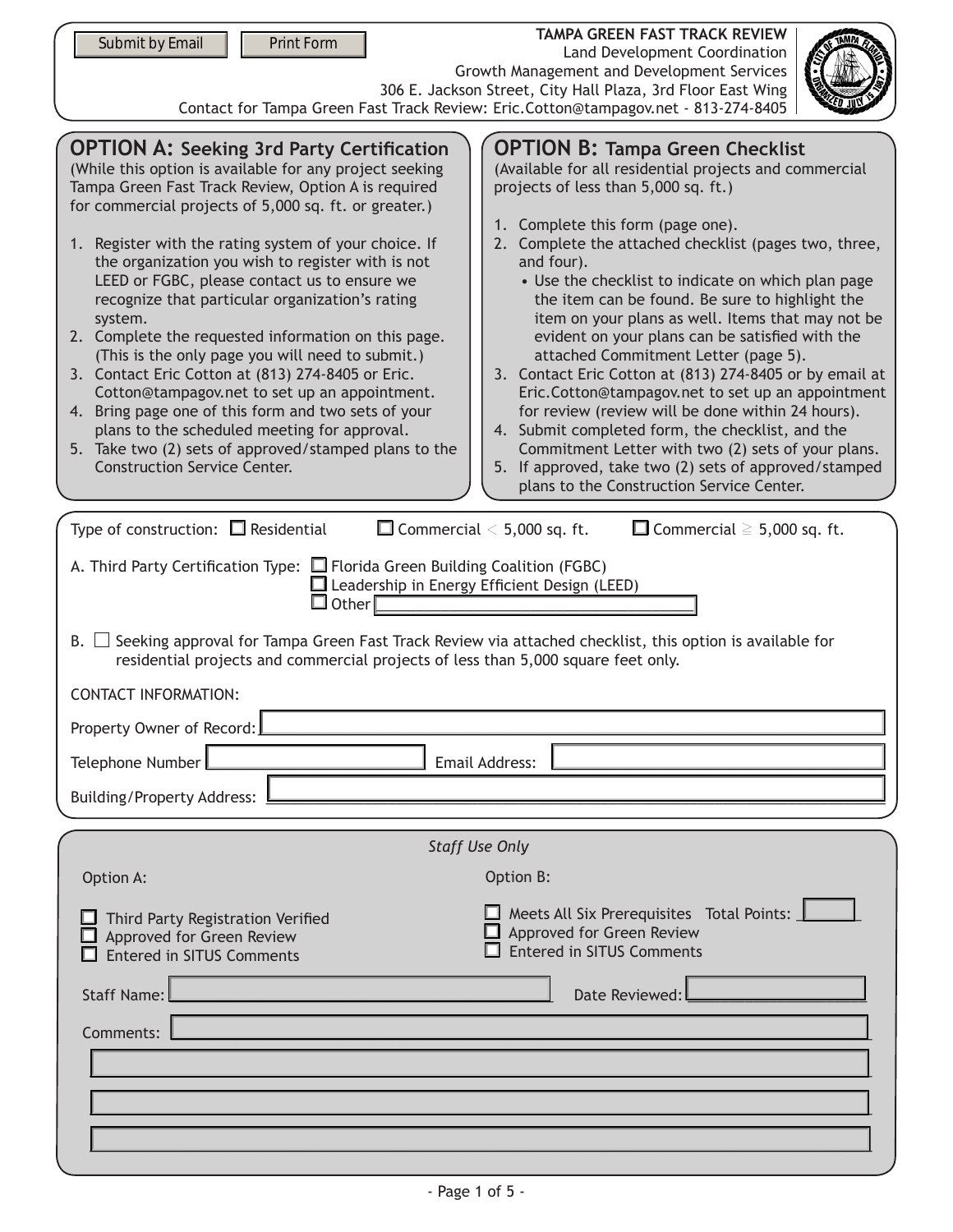## **TAMPA GREEN FAST TRACK REVIEW CHECKLIST INSTRUCTIONS**

**Available for all residential construction and commercial construction less than 5,000 square feet.** Your project must achieve at least 50 points for Tampa Green Fast Track Review.

**IMPORTANT:** Prior to your scheduled meeting, each checked item must be highlighted on your plans and the page number where each can be found must be indicated in the spaces provided below. Certain items that may not be evident on your plans can be satisfied with the attached Commitment Letter (see page 5).

- If your project includes a swimming pool/spa and/or is waterfront you must meet the prerequisites as listed below. *Prerequisites do not count toward the overall 50 points.*
- Because design strategies for sustainability are constantly evolving and changing, we have provided space at the end of the checklist (at the bottom of page 4) so you may include items you feel warrant consideration toward the overall points.

The Tampa Green Fast Track Review Checklist is *NOT* a rating system, it is a means whereby city staff can determine if a project meets certain sustainability criteria as to warrant a faster plan review.

| REQUIRED PREREQUISITES: These are only required if you are installing a swimming pool or are building on |  |
|----------------------------------------------------------------------------------------------------------|--|
| waterfront property. (Prerequisites do not count toward the 50 points.)                                  |  |

**Indicate Plan Page #**

**Indicate**

| Pool:    |                                                                                               |                          |
|----------|-----------------------------------------------------------------------------------------------|--------------------------|
| $\Box$ 1 | Sanitation System that Reduces/Eliminates Chlorine Use                                        | Commitment Letter        |
| $\Box$ 2 | Pool Cover Will Be Utilized                                                                   | <b>Commitment Letter</b> |
|          | $\Box$ 3. If Heated, Use Solar Heating System                                                 | Page                     |
|          | $\Box$ 4. Use of Efficient Pool Pumping Equipment                                             | <b>Commitment Letter</b> |
|          | Waterfron Property.                                                                           |                          |
|          | $\Box$ 5. Landscape Plan that Demonstrates Use of Native Aquatic Plants in Shoreline Areas    | Page                     |
|          | $\Box$ 6. Stormwater Control Plan that Demonstrates Use of Swales, Berms and Plantings Placed |                          |
|          | to detain and/or Slow Runoff                                                                  | Page                     |
|          |                                                                                               |                          |
|          | <b>Six Required Prerequisites Met:</b>                                                        | $\Box$ No<br>$\Box$ Yes  |

## **TAMPA GREEN FAST TRACK REVIEW CHECKLIST**

| <b>SITE</b>          |                                                                       | Plan Page #              |
|----------------------|-----------------------------------------------------------------------|--------------------------|
| $\square$ 1.         | Recycle Job Site Construction and Demolition Waste                    | <b>Commitment Letter</b> |
| $\square$ 2.         | <b>Donate Unused Materials</b>                                        | Commitment Letter        |
| $\Box$ 3.            | <b>Protect Native Soil</b>                                            | Page                     |
| $\Box$ 4.            | Minimize Disruption of Existing Plants and Trees                      | Page                     |
| $\overline{\Box}$ 5. | <b>Implement Construction Site Stormwater Practices</b>               | Page                     |
| $\Box$ 6.            | Protect Water Quality with Landscape Design Features                  | Page                     |
| $\square$ 7.         | Design Resource-Efficient Landscapes and Gardens                      | Page                     |
| $\square$ 8.         | Reuse Materials or Use Recycled Content Materials for Landscape Areas | <b>Commitment Letter</b> |
| $\Box$ 9.            | Install High-Efficiency or No Irrigation Systems                      | <b>Commitment Letter</b> |
| $\Box$ 10.           | Provide for On-Site Water Catchment/Retention                         | Page _                   |
|                      | <b>Section Points</b>                                                 |                          |
| <b>FOUNDATION</b>    |                                                                       |                          |
| $\Box$ 1.            | Incorporate Flyash (recycled material) in Concrete                    | <b>Commitment Letter</b> |
| $\Box$ 2.            | Reuse Form Boards                                                     | <b>Commitment Letter</b> |
| $\Box$ 3.            | Use Aluminum Forms                                                    | <b>Commitment Letter</b> |
| $\Box$ 4.            | Use Recycled Content Aggregate                                        | Commitment Letter        |

| 囗 6.<br>5. Install Rigid Foam, Insulated Concrete Forms (ICFs) | Page |  |  |
|----------------------------------------------------------------|------|--|--|

| <b>Section Points</b> |  |  |
|-----------------------|--|--|
|-----------------------|--|--|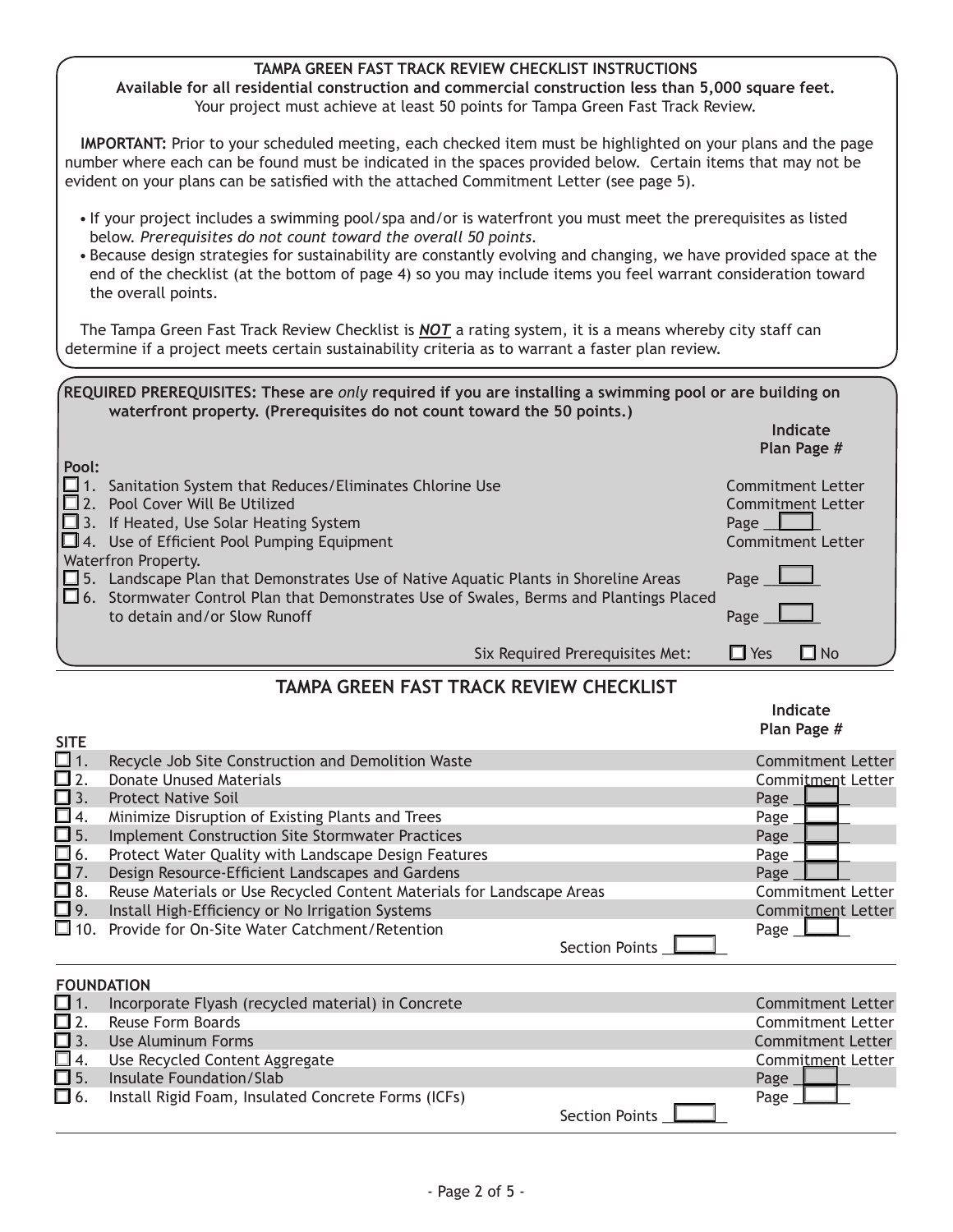| <b>STRUCTURAL</b>            |                                                                               |                       |                          |
|------------------------------|-------------------------------------------------------------------------------|-----------------------|--------------------------|
| $\square$ 1.                 | Substitute Solid Sawn Lumber with Engineered Lumber                           |                       | <b>Commitment Letter</b> |
| $\square$ 2.                 | Use Forest Stewardship Council (FSC) Certified Wood for Framing               |                       | Commitment Letter        |
| $\square$ 3.                 | Use Wood I-joists for Floors and Ceilings                                     |                       | <b>Commitment Letter</b> |
| □ 4.                         | Use Steel Interior Web Trusses                                                |                       | <b>Commitment Letter</b> |
| $\square$ 5.                 | Use Oriented Strand Board (OSB) for Subfloor and Sheathing                    |                       | <b>Commitment Letter</b> |
| 囗 6.                         | Use Alternatives to Standard Wood Studs                                       |                       | Commitment Letter        |
| □7.                          | Use Recycled-Content Steel Studs for Interior Framing                         |                       | Commitment Letter        |
| □ 8.                         | Use Structural Insulated Panels (SIPs) for Walls and Roof                     |                       | Page _                   |
| □ 9.                         | <b>Use Reclaimed Lumber</b>                                                   |                       | <b>Commitment Letter</b> |
|                              | $\Box$ 10. Use OVE Framing Techniques                                         |                       | Page $\perp$             |
|                              |                                                                               | Section Points        |                          |
|                              |                                                                               |                       |                          |
|                              | <b>EXTERIOR FINISH</b>                                                        |                       |                          |
| $\square$ 1.                 | Use Sustainable Decking Materials                                             |                       | <b>Commitment Letter</b> |
| $\square$ 2.                 | Use Treated Wood That Does Not Contain Chromium or Arsenic for Decking        |                       |                          |
|                              | and Sill Plates                                                               |                       | <b>Commitment Letter</b> |
| $\Box$ 3.                    | Install House Wrap Under Siding                                               |                       | Page $\Box$              |
| $\Box$ 4.                    | Use Alternative Siding Materials                                              |                       | <b>Commitment Letter</b> |
|                              |                                                                               | Section Points        |                          |
|                              |                                                                               |                       |                          |
| <b>PLUMBING</b>              |                                                                               |                       |                          |
| $\square$ 1.                 | Insulate Hot and Cold Water Pipes and Install Heat Traps                      |                       | <b>Commitment Letter</b> |
| $\prod_{3}^{12}$             | Install Flow Reducers in Faucets and Showers                                  |                       | Commitment Letter        |
|                              | Install Ultra-Low-Flush or Dual Flush Toilets                                 |                       | <b>Commitment Letter</b> |
| 囗 4.                         | Install Chlorine Filter on Showerheads                                        |                       | Commitment Letter        |
| $\square$ 5.                 | Install Gas Tankless Water Heater                                             |                       | Commitment Letter        |
| 囗 6.                         | Pre-Plumb for Solar Water Heating                                             |                       | Page                     |
| 囗7.                          | Install Solar Water System or Solar Powered Water Heater                      |                       | Page                     |
| $\square$ 8.                 | Install a Graywater System                                                    |                       | Page                     |
| $\square$ 9.                 | <b>Install Water Filtration</b>                                               |                       | Page                     |
|                              | $\Box$ 10. Install On-Demand Hot Water Circulation Pump                       |                       | Page                     |
|                              |                                                                               | Section Points        |                          |
|                              |                                                                               |                       |                          |
| <b>ELECTRICAL</b>            |                                                                               |                       |                          |
| $\square$ 1.                 | Install Compact Fluorescent Light Bulbs (CFLs) and standard fluorescent bulbs |                       | <b>Commitment Letter</b> |
| 口 2.                         | Install Insulation-Compatible (IC) Recessed Lighting Fixtures for CFLs        |                       | <b>Commitment Letter</b> |
|                              | 3. Install Lighting Controls                                                  |                       | <b>Commitment Letter</b> |
| □ 4.                         | Install High-Efficiency Ceiling Fans                                          |                       | <b>Commitment Letter</b> |
|                              |                                                                               | Section Points        |                          |
|                              |                                                                               |                       |                          |
| <b>INSULATION</b>            |                                                                               |                       |                          |
| □ 1.                         | Upgrade Wall and Ceiling Insulation to Exceed Title 24                        |                       | Page                     |
| $\square$ 2.                 | Install Recycled Content, Formaldehyde-Free Fiberglass Insulation or          |                       |                          |
|                              | <b>Cotton Batt Insulation</b>                                                 |                       | Page                     |
| $\square$ 3.                 | Use Cellulose Insulation                                                      |                       | Page                     |
| $\square$ 4.                 | Use Advanced Infiltration Reduction Practices                                 |                       | Page                     |
|                              |                                                                               | <b>Section Points</b> |                          |
|                              |                                                                               |                       |                          |
| <b>OPENINGS</b><br>□ 1.      | Install ENERGY STAR-Qualified Windows, Doors, and Skylights                   |                       | Page                     |
|                              |                                                                               | <b>Section Points</b> |                          |
|                              |                                                                               |                       |                          |
| <b>HVAC</b>                  |                                                                               |                       |                          |
| □ 1.                         | Use Duct Mastic on All Duct Joints                                            |                       | Page                     |
|                              |                                                                               |                       |                          |
|                              |                                                                               |                       |                          |
| ∐ 2.                         | Install Ductwork within Conditioned Space                                     |                       | Page                     |
| $\square$ 3.                 | Vent Range Hood to the Outside                                                |                       | Page                     |
| ❏ 4.                         | Clean All Ducts Before Occupancy                                              |                       | <b>Commitment Letter</b> |
| $\square$ 5.<br>$\square$ 6. | Install Attic Ventilation Systems<br>Install Whole House Fan                  |                       | Page<br>Page             |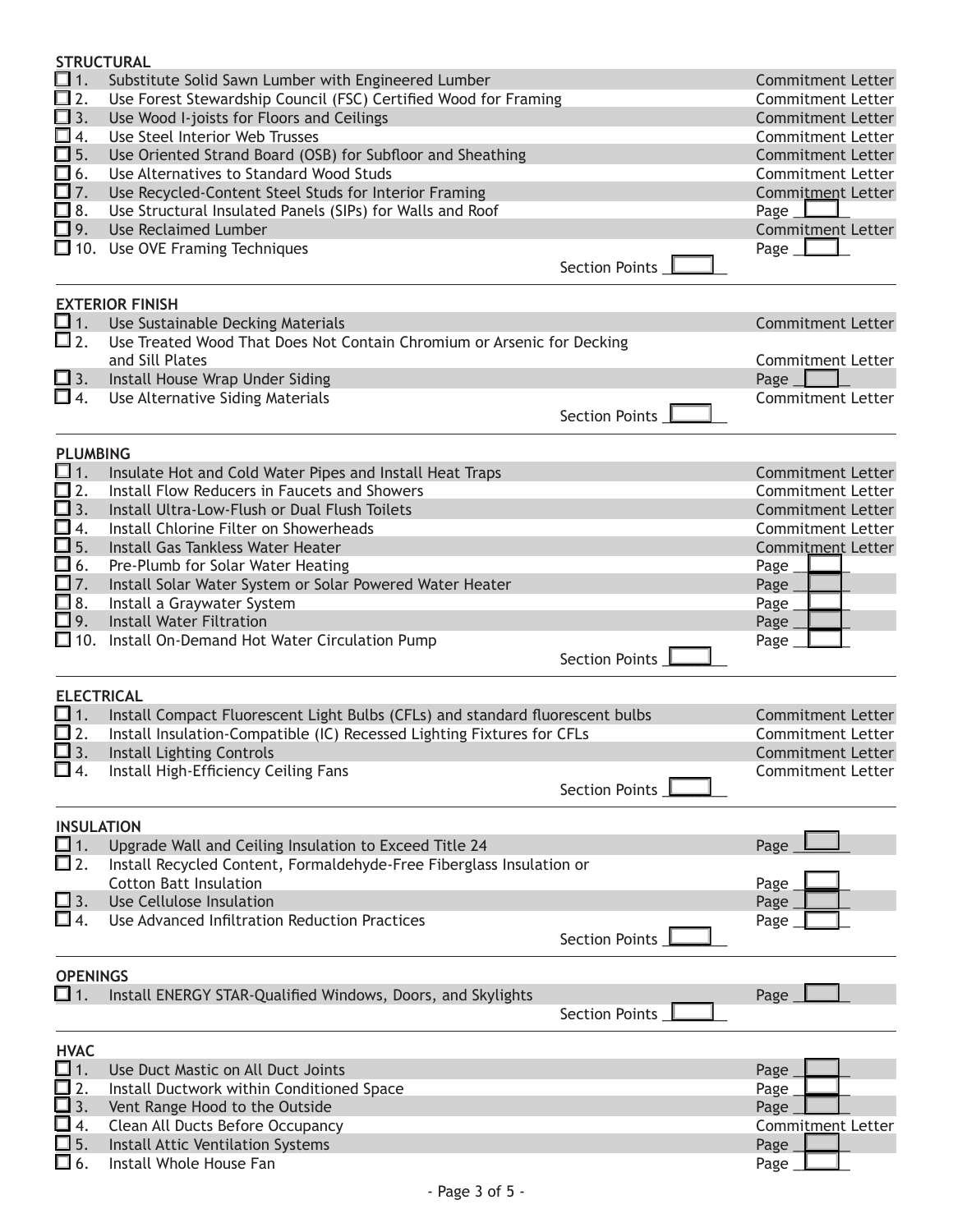| □ 7.<br>$\Box$ 8.<br>□ 9.    | Install Greater than 13 SEER Air Conditioning with a Thermostatic Expansion Valve (TXV)<br>If fire place included, do not use wood burning fireplace<br>Install Zoned, Hydronic, Radiant Heating |                                                      | Page<br>Page<br>Page                                 |
|------------------------------|--------------------------------------------------------------------------------------------------------------------------------------------------------------------------------------------------|------------------------------------------------------|------------------------------------------------------|
|                              | $\Box$ 10. Install High-Efficiency Particulate Air (HEPA) Filter<br>11. Install Heat Recovery Ventilation Unit (HRV)                                                                             |                                                      | <b>Commitment Letter</b>                             |
|                              | 12. Install Separate Garage Exhaust Fan                                                                                                                                                          |                                                      | Page<br>Page                                         |
|                              |                                                                                                                                                                                                  | Section Points                                       |                                                      |
| <b>ROOFING</b>               |                                                                                                                                                                                                  |                                                      |                                                      |
| $\square$ 1.                 | Pre-Wire for Future Photovolatic (PV) Installation                                                                                                                                               |                                                      | Page                                                 |
| □ 2.                         | Install Photovoltaic (PV) Panels                                                                                                                                                                 |                                                      | Page                                                 |
| $\square$ 3.<br>囗 4.         | Install Cool Roof and/or Vegetated Roof System<br>Install Radiant Barrier Roof Sheathing                                                                                                         |                                                      | Page                                                 |
|                              |                                                                                                                                                                                                  | Section Points _                                     | Page                                                 |
|                              | NATURAL HEATING AND COOLING                                                                                                                                                                      |                                                      |                                                      |
| $\Box$ 1.                    | Incorporate Passive Solar Heating                                                                                                                                                                |                                                      | Page                                                 |
| $\square$ 2.                 | Install Overhangs or Awnings over South Facing Windows                                                                                                                                           |                                                      | Page                                                 |
| $\square$ 3.                 | Plant Deciduous Shade Trees on the West and South Sides of the Home                                                                                                                              | Section Points_                                      | Page                                                 |
|                              | <b>INDOOR AIR QUALITY AND FINISHES</b>                                                                                                                                                           |                                                      |                                                      |
| $\Box$ 1.                    | Use Low/No-VOC and Formaldehyde-Free Paint                                                                                                                                                       |                                                      | <b>Commitment Letter</b>                             |
| $\square$ 2.                 | Use Low VOC, Water-Based Wood Finishes                                                                                                                                                           |                                                      | Commitment Letter                                    |
| $\square$ 3.                 | Use Solvent-Free Adhesives                                                                                                                                                                       |                                                      | <b>Commitment Letter</b>                             |
| ❏ 4.<br>$\square$ 5.         | Substitute Particleboard with Formaldehyde-Free Materials                                                                                                                                        |                                                      | <b>Commitment Letter</b><br><b>Commitment Letter</b> |
| $\square$ 6.                 | Use Exterior Grade Plywood for Interior Uses<br>Use Formaldehyde-Free Medium Density Fiberboard (MDF) and Materials                                                                              |                                                      | <b>Commitment Letter</b>                             |
| $\square$ 7.                 | Seal all Exposed Particleboard or MDF                                                                                                                                                            |                                                      | <b>Commitment Letter</b>                             |
| $\square$ 8.                 | Use Forest Stewardship Council (FSC) Certified Wood Products                                                                                                                                     |                                                      | <b>Commitment Letter</b>                             |
| □ 9.                         | Use Finger-Jointed or Recycled Content Trim                                                                                                                                                      |                                                      | <b>Commitment Letter</b>                             |
|                              |                                                                                                                                                                                                  | Section Points _                                     |                                                      |
| <b>FLOORING</b>              |                                                                                                                                                                                                  |                                                      |                                                      |
| $\square$ 1.                 | Select Forest Stewardship Council (FSC) Certified Wood Flooring                                                                                                                                  |                                                      | <b>Commitment Letter</b>                             |
| □ 2.                         | Use Rapidly Renewable Flooring Materials                                                                                                                                                         |                                                      | <b>Commitment Letter</b>                             |
| $\square$ 3.                 | Use Recycled Content Ceramic Tiles                                                                                                                                                               |                                                      | <b>Commitment Letter</b>                             |
| ❏ 4.                         | Install Natural Linoleum in Place of Vinyl Flooring                                                                                                                                              |                                                      | Commitment Letter                                    |
| $\square$ 5.<br>$\square$ 6. | Use Exposed Concrete as Finished Floor<br>Install Recycled Content Carpet or Natural Fiber Carpets with Low-VOCs                                                                                 |                                                      | Page<br><b>Commitment Letter</b>                     |
|                              |                                                                                                                                                                                                  | Section Points L                                     |                                                      |
| <b>OTHER</b>                 |                                                                                                                                                                                                  |                                                      |                                                      |
|                              | <b>Install Built-In Recycling Center</b>                                                                                                                                                         |                                                      | Page                                                 |
| 囗2.                          |                                                                                                                                                                                                  |                                                      | Page                                                 |
| $\mathbf{3}$                 |                                                                                                                                                                                                  |                                                      | Page                                                 |
|                              |                                                                                                                                                                                                  |                                                      | Page                                                 |
|                              |                                                                                                                                                                                                  | <b>Section Points</b>                                |                                                      |
|                              |                                                                                                                                                                                                  | Six Required Prerequisites Met: $\Box$ Yes $\Box$ No |                                                      |
|                              |                                                                                                                                                                                                  | <b>Total Points</b>                                  |                                                      |
|                              |                                                                                                                                                                                                  |                                                      |                                                      |
|                              | Please provide us with any additional information and/or comments:                                                                                                                               |                                                      |                                                      |
|                              |                                                                                                                                                                                                  |                                                      |                                                      |
|                              |                                                                                                                                                                                                  |                                                      |                                                      |
|                              |                                                                                                                                                                                                  |                                                      |                                                      |